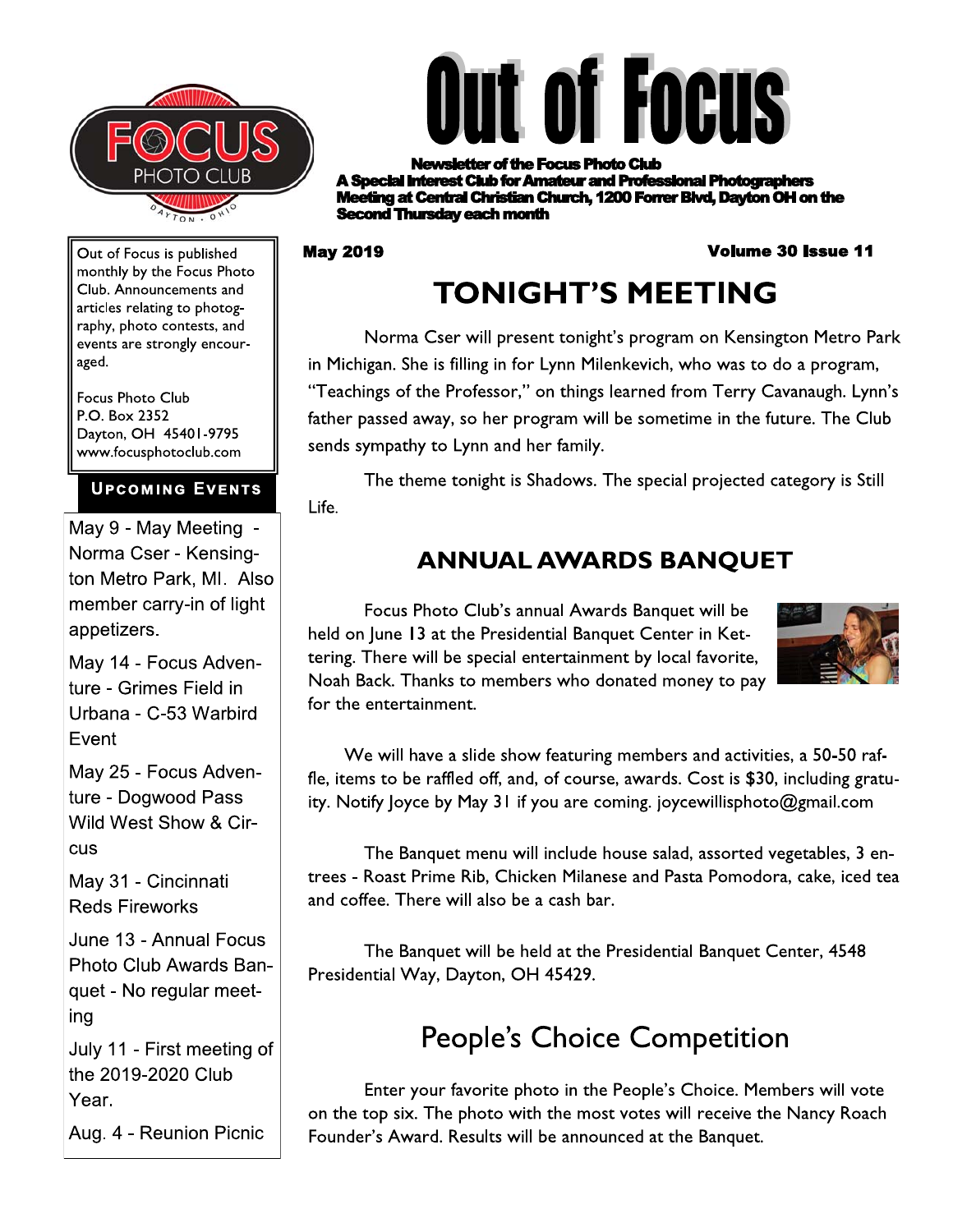# PRESIDENT'S **CORNER**

Happy Spring! Now, if we can get a slight break from all this rain, it would be good! We have two important things coming up that will need the attention of all our members.

First, our year-end banquet will be Thursday, June 13, 2019 at Presidential Banquet Center. If you

have already signed up, great! If not, you will have to sign up and pay (\$30.00 per person) at the May 9<sup>th</sup> meeting in order to be able to attend. We need to get an accurate count of people to the banquet center to allow proper planning for food on their end.

May is the month we elect new club officers. It would be good to see some different members step up and volunteer to be on the board. There are several positions to fill, and I will have ballots prepared for the meeting this month. It's important we have volunteers to keep the club moving forward!

**Richard Fox** 



Welcome new members. Just a few words about Digital (aka Projected) competition. We use Photocontestpro.com to submit our digital format pictures. If all goes right, you should have an account created, using the email you gave us, within two weeks. Once created you will receive an email from Moskowitz and Associates with your credentials with your information.

If you have questions, please email digitalcompetition@focusphotoclub.com.

If you do not have an email address, there are several free sites. Please check that all is OK with your account at least one week prior to the due date. Notify us of problems using digitalcompetition@focusphotoclub.com.

If you wait till the last minute to notify us of problems, we cannot guarantee that you will be able to compete digitally that month. Nancy Christolear, Digital Competition VP

## **ELECTION OF OFFICERS**

Election of officers for the 2019-2020 Club year will take place at the May Meeting. If you are interested in running for an office, let a board member know.

## **MEMBER/ALUMNI REUNION**

On Sunday, Aug. 4 we will have a picnic for all Focus Photo members and alumni. Families are welcome. Playgrounds are available. There are photo ops throughout the park The picnic will last from 4-7, with a potluck meal. Please invite alumni you are still in touch with.

| <b>Executive Board 2018-2019</b> |                        |          |                            |  |
|----------------------------------|------------------------|----------|----------------------------|--|
|                                  |                        |          |                            |  |
| President                        | <b>Richard Fox</b>     | 477-7826 | Richardfox@att.net         |  |
|                                  |                        |          |                            |  |
| Admin VP                         | Tom Entingh            | 610-8953 | tomcathinks@yahoo.com      |  |
| <b>Competition VP</b>            | <b>Tim Highley</b>     | 212-5410 | HighleyT@yahoo.com         |  |
| Dig. Comp VP                     | Nancy Chris-           |          | digitalcompeti-            |  |
|                                  | tolear                 |          | tion@focusphoto.com        |  |
| Secretary                        | Kathy Moore            | 839-5580 | gsdzr4me@gmail.com         |  |
| Treasurer                        | <b>Joyce Willis</b>    | 836-3656 | Joycewillisphoto@gmail.com |  |
| Historian                        | Julie Lucht            | 408-0775 | Juliealucht@gmail.com      |  |
| Program Chair                    | Louise Haws            | 231-2498 | wtchymlh@hotmail.com       |  |
| <b>PR/News</b>                   | Pat McCarthy           | 417-4124 | Patmcbirder@woh.rr.com     |  |
| Hospitality                      | Judy Fellner           | 554-2216 | judyfellner1@aol.com       |  |
| Webmaster                        | Susan Willin           | 369-4169 | Susanwillin@gmail.com      |  |
| Co-founder                       | Nancy Roach            |          | In Memoriam                |  |
| Co-founder                       | <b>Brook Brandewie</b> |          | In Memoriam                |  |
| Liaison                          | John Murphy            | 224-9090 | Murphy01@sbcglobal.net     |  |

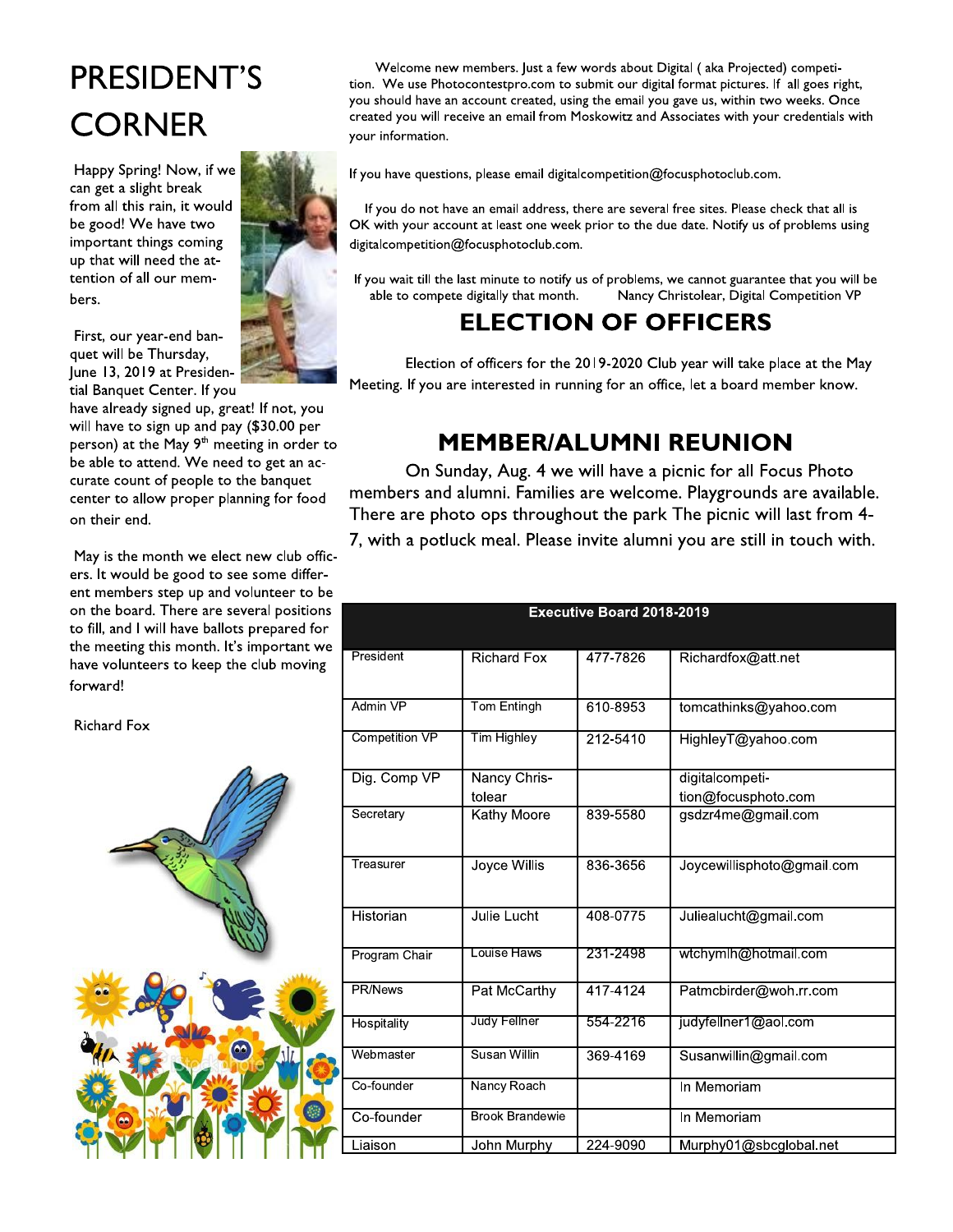#### **GUIDELINES**

Competition is open to all paid-up members of Focus Photo Club (dues must be current one week prior to competition.) Entry deadline is 1:10 p.m. on meeting night. Each member may submit  $\beta$  entries, no more than 1 photo in any one category. Competition rules can be found in the Constitution. Projected entries must be uploaded by midnight of the  $\overline{\phantom{a}}$ Monday before the meeting.

### **MEMBER GALLERIES on** CLUB WEBSITE

 $\mathcal{L}_{\text{max}}$ 

If you haven't already checked out the Member Galleries on our Focus Photo Club Website, you're in for a treat. A number of our members have a selection of their photos on the website for people to view. There is some beautiful work being highlighted here.

If you don't have a photo gallery on the website, send the link to your photo website to Susan. Willin 1@gmail.com.



A picture I took of Dave at Archer's after the April Meeting.

A picture I took of Dave at Archer's after the<br>
April Meeting.<br>
NEWSLETTER INFO Some<br>
Please e-mail me any information<br>
you have for the newsletter. That include<br>
good news, like awards you've won, photos<br>
you've had publi Please e-mail me any information you have for the newsletter. That include good news, like awards you've won, photos you've had published, and exhibits you're participating in. I can also use information about local photography events, contests or exhibits that might be of interest to the members. It's your input that makes my job easier and enables me to include information that is of interest to the members. Thanks! patmcbirder@woh.rr.com

## EXHIBIT AT MURPHY'S BOOKSTORE

Focus Photo Club continues to display photos at Murphy's Used Bookstore.

## **MAY CARRY-IN**

At the May meeting, everyone is asked to bring a light appetizer or snack to share for our last meeting of the club year.

## **BANQUET SLIDE SHOW**

Historian Julie Lucht asks that you send her photos of club events, club meetings or get-togethers with members for her to use in the slide show for the Banquet. Sent to julieal ucht  $@g$  mail.com or bring them to the meeting on a thumb drive.

# Some Photos for your Enjoyment

Courtesy of Dave Lundy



Some Focus Members Listen to Noah Back at Riverscape





Tom Hissong **cruvice in My photo of some members in April**